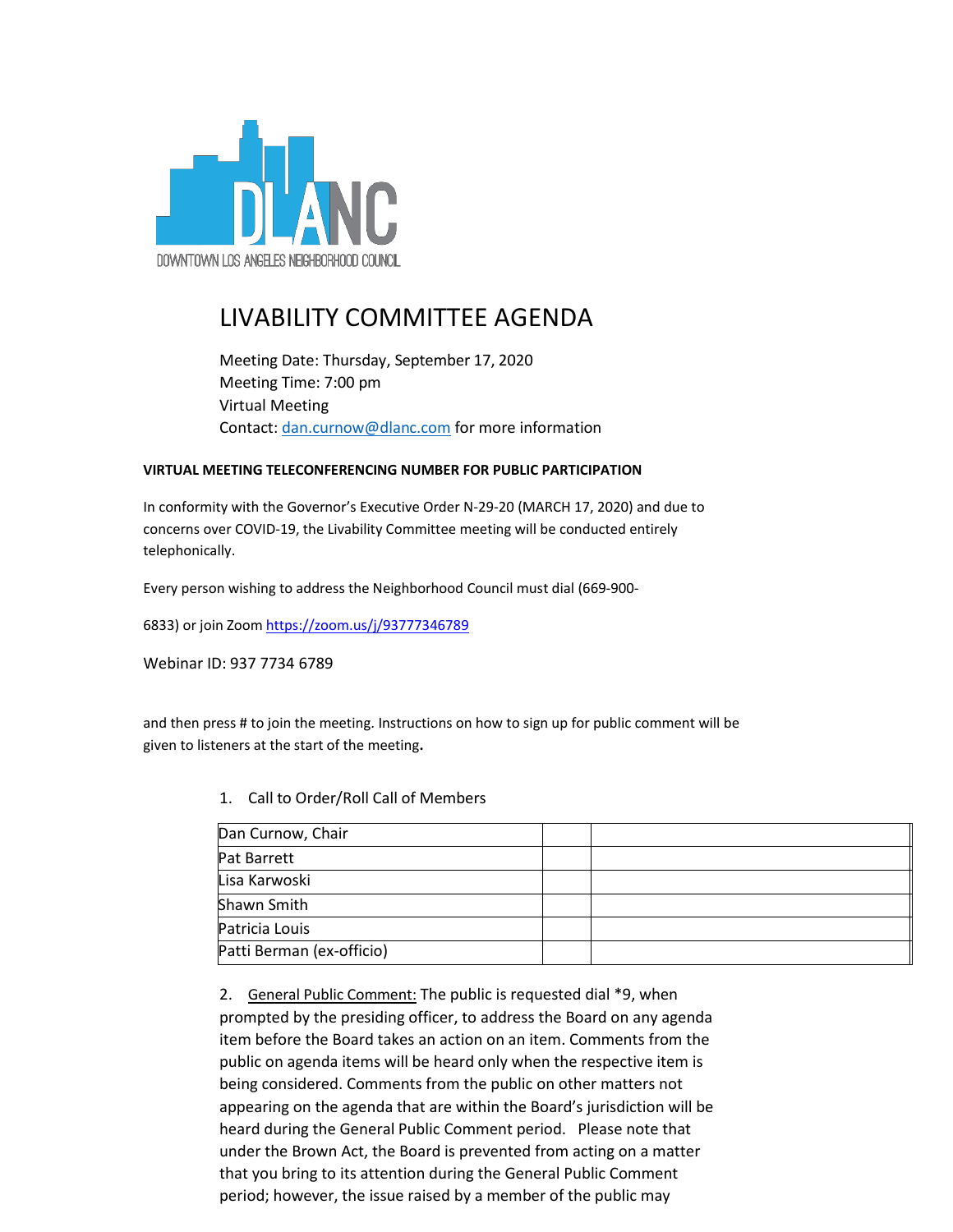become the subject of a future Board meeting. Public comments are limited to two minutes per speaker with a total time of ten minutes. (The chair, depending on number of speakers and time considerations, may change these parameters.)

- 3. Approval of August minutes.
- 4. Old Business
	- a. Neighborhood Purpose Grant for South Park BID for trash cans. Presentation by Pat Barrett. Possible action.
	- b. Covid-19 Signage for Re-opening Businesses and Service Announcement. Review of bids provided by Barrett and discussion of motion. Possible action.
	- c. Angels Knoll Park (NW corner of  $4<sup>th</sup>$  and Hill). Possible action.
- 5. Continuing Business
	- a. Chair updates on public safety issues.
	- b. Emergency Preparedness and Public Works update by Reeyan Raynes.
	- c. Updates from Working Groups / Ad Hoc Committees:
		- i. Dog/Green Space Work Group Pat Barrett. Possible action.
		- ii. Safety Ad Hoc Committee Shawn Smith. Review of letter drafted by Louis re: increased crime in DTLA. Possible action.
		- iii. Transportation Working Group Lisa Karwoski. Possible action.
		- iv. Health Ad Hoc Committee- Patricia Louis. Possible action.
- d. Legislative Report action. Possible action.
- 6. New Business
	- a. Status report on Level by Pat Barrett. Possible action.
	- b. Hardcore Fitness report by Pat Barrett. Possible action.

7. General Public Comment: The public is requested dial \*9, when prompted by the presiding officer, to address the Board on any agenda item before the Board takes an action on an item. Comments from the public on agenda items will be heard only when the respective item is being considered. Comments from the public on other matters not appearing on the agenda that are within the Board's jurisdiction will be heard during the General Public Comment period. Please note that under the Brown Act, the Board is prevented from acting on a matter that you bring to its attention during the General Public Comment period; however, the issue raised by a member of the public may become the subject of a future Board meeting. Public comments are limited to two minutes per speaker with a total time of ten minutes. (The chair, depending on number of speakers and time considerations, may change these parameters.)

- 8. Other Committee Member Comments and Announcements
- 9. Next Meeting October 15, 2020